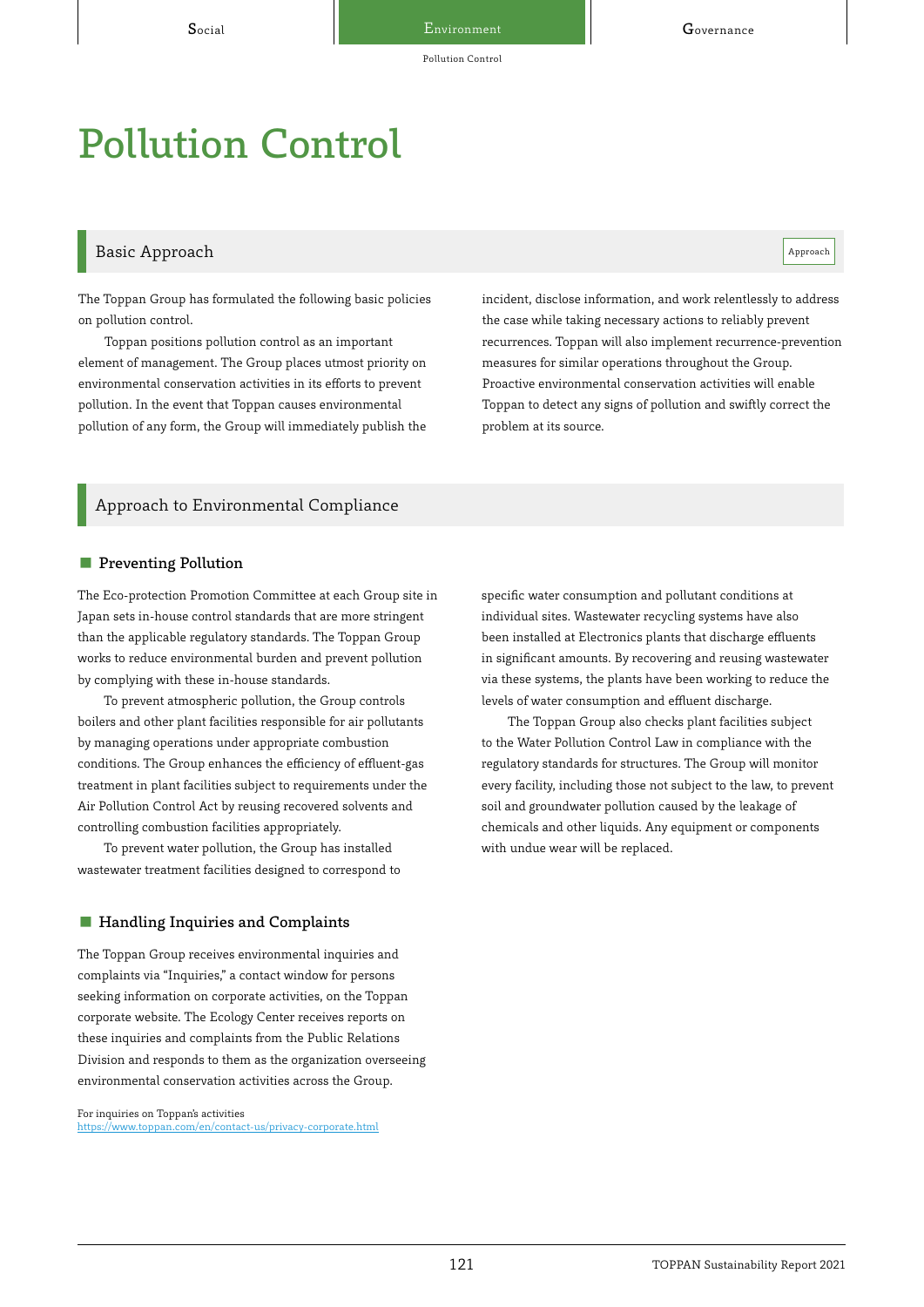Pollution Control

#### ■ Fiscal 2020 Results

Toppan has used the Group's in-house environmental database for operational sites across Japan to identify any risk of exceeding the limits stipulated under laws, ordinances, agreements, and other applicable regulations. Preventive measures against unduly high risks have been taken to ensure that none of the regulatory limits are breached.

Despite these steps, one production site recorded one case of excessive odor, one site recorded one case of excessive water contamination by BOD, and one site recorded one case of excessive water contamination by n-Hexane, relative to standards set under laws, ordinances, agreements, and other applicable regulations, in fiscal 2020. The Toppan Group took immediate corrective measures for each of the three cases above, including steps to inspect plant facilities and revise the methods for facility control. Since implementing these corrective measures, the Group has standardized newly adopted control procedures and taken other actions to reliably prevent recurrences. Meanwhile, Toppan has identified no

problems with the levels of water consumption and effluent discharge.

As a preventive action against environmental pollution, the Group also reviews drills for coping with potential emergencies and accidents during production operations whenever necessary.

No communities nearby Toppan plants filed complaints in fiscal 2020.

Toppan will continue enhancing the quality of its environmental management through earnest dialogue with residents in surrounding communities.

| Fiscal<br>2020 | <b>Excessive Levels Relative to</b><br>Applicable Legal Standards                        | Complaints |
|----------------|------------------------------------------------------------------------------------------|------------|
| Cases          | (2 cases involving water contaminant<br>[BOD, 1; n-Hexane, 1];<br>1 case involving odor) |            |

#### 122 TOPPAN Sustainability Report 2021